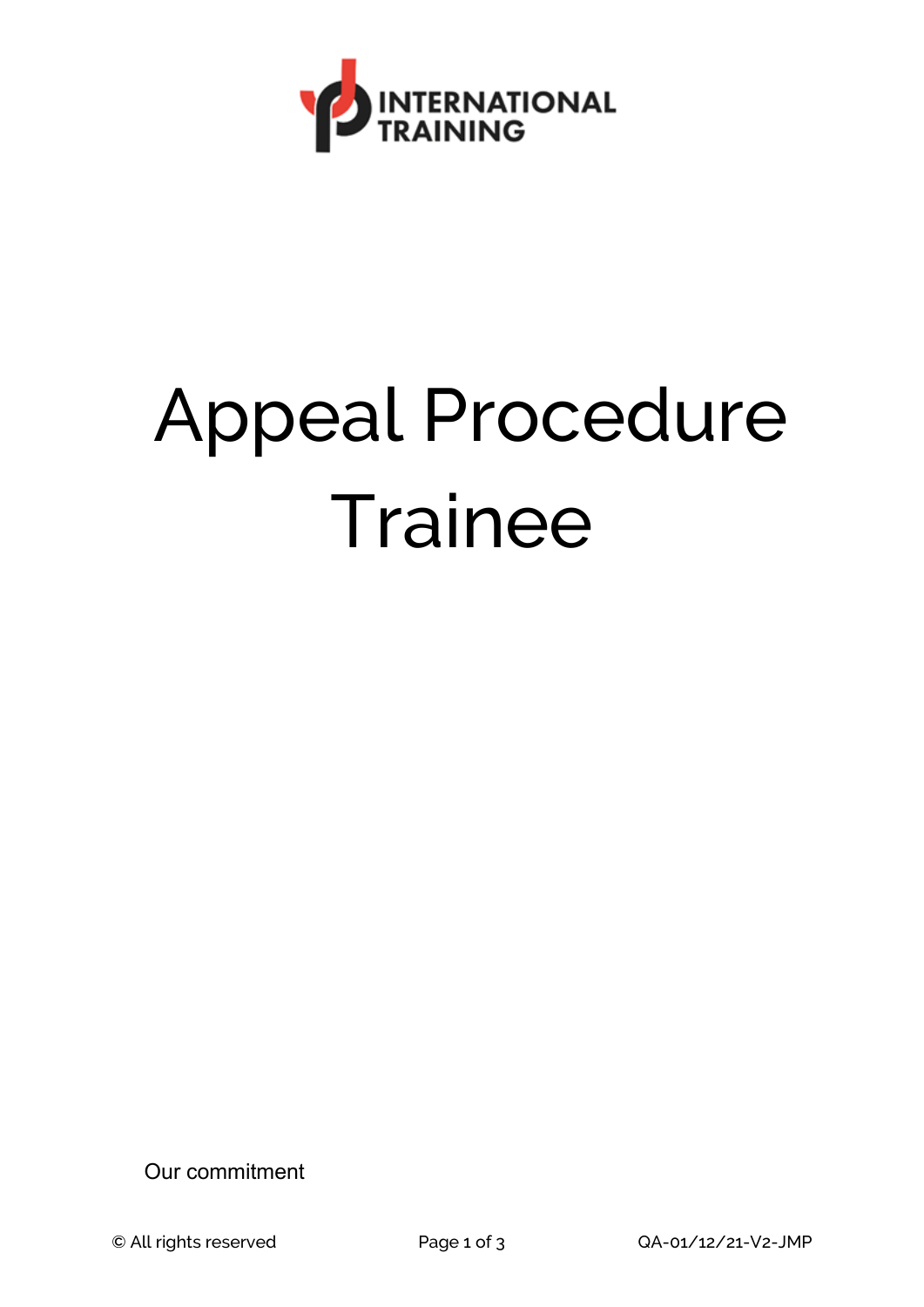

We will show transparency and fairness in our assessment practices by allowing anyone who feels this is not achieved the right to appeal.

Our procedures

We will provide our training and assessment staff with the expertiseneeded to comply with this policy and related procedures.

We will provide stakeholders with details of how to appeal andassessment decision. This will include:

- Contact details on names representative
- The timescales for any investigation to be undertaken
- The timescales for the outcome to be communicated
- The process to follow if the outcome is deemed to be unfair,including the ultimate right to appeal to the CPD office.

We will have clear, consistent, and transparent procedures for trainees toenable them to enquire about, question or appeal as assessment decision, including requests for reasonable adjustments or special consideration.

We will provide information to trainees at induction and prior to eachsummative assessment, of the contents of this policy and related procedures.

We will ensure that any appeal is recorded, and documentation isretained for 18 months following the resolution of the appeal.

We will maintain confidentiality of any trainee information related to anappeal.